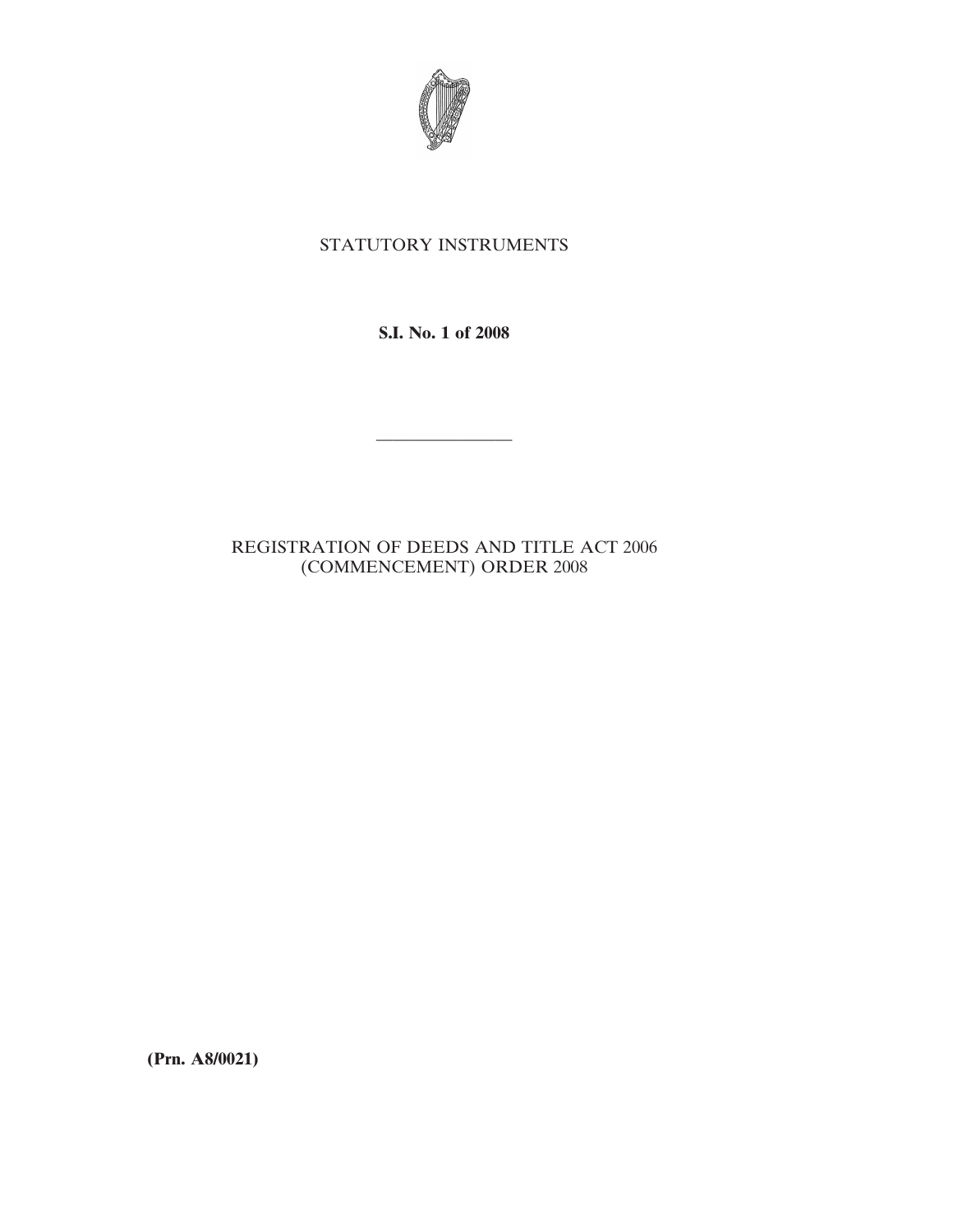## REGISTRATION OF DEEDS AND TITLE ACT 2006 (COMMENCEMENT) ORDER 2008

I, BRIAN LENIHAN, Minister for Justice, Equality and Law Reform, in exercise of the powers conferred on me by section 2(1) of the Registration of Deeds and Title Act 2006 (No. 12 of 2006), hereby order as follows:

1. This Order may be cited as the Registration of Deeds and Title Act 2006 (Commencement) Order 2008.

2. The 1st day of May, 2008 is appointed as the day on which the following provisions of the Registration of Deeds and Title Act 2006 (No. 12 of 2006) come into operation:

- (*a*) section 4 (in so far as it applies to Part 1 of the Schedule to the Act),
- (*b*) sections 32 to 45 and 49,
- (*c*) Part 1 of the Schedule.



GIVEN under my Official Seal, 10 January 2008

> BRIAN LENIHAN. Minister for Justice, Equality and Law Reform.

*Notice of the making of this Statutory Instrument was published in "Iris Oifigiu´il" of* 15*th January*, 2008.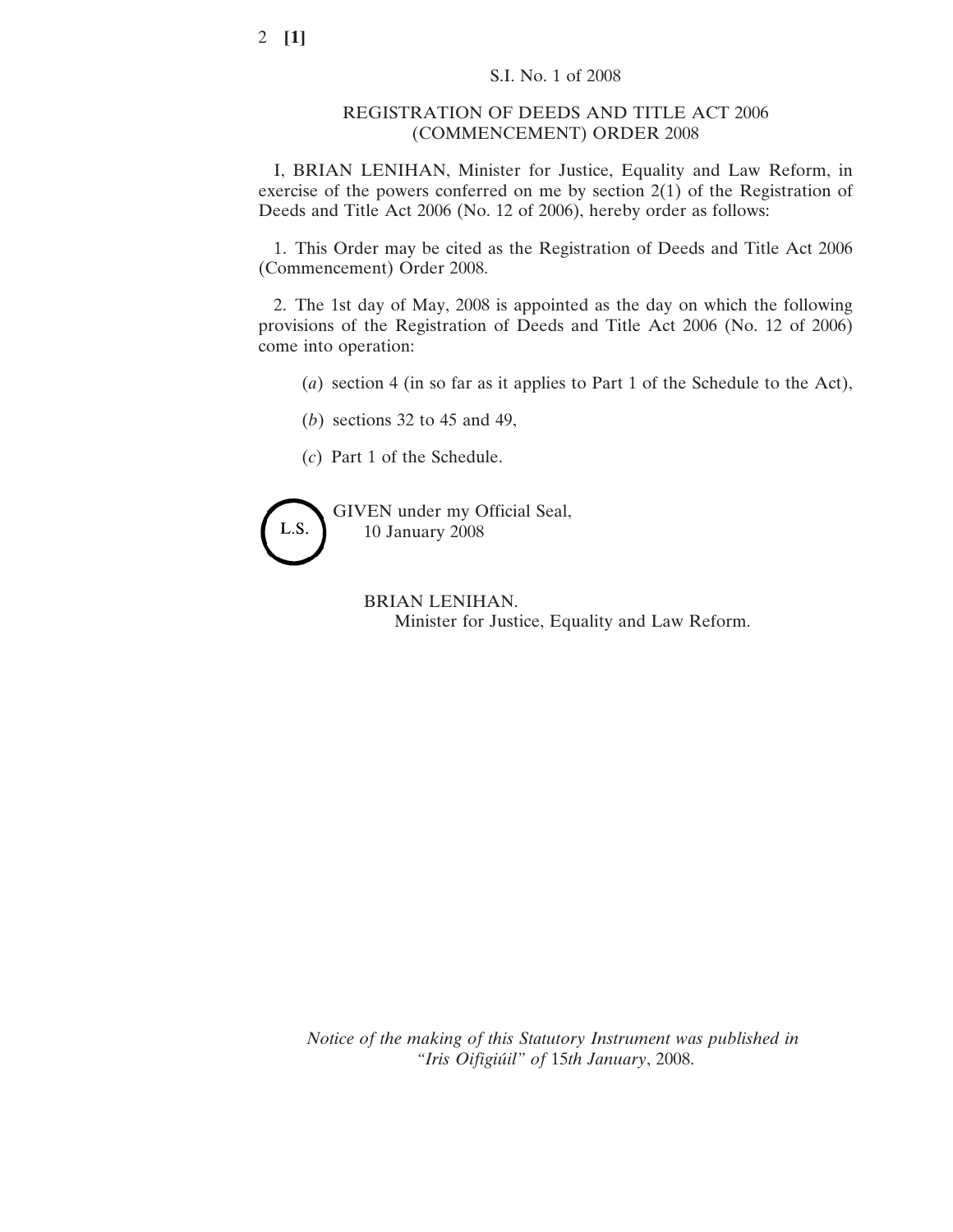## EXPLANATORY NOTE.

*(This note is not part of the Instrument and does not purport to be a legal interpretation.)*

The Order appoints the 1st day of May, 2008 as the day on which section 4 (insofar as it applies to Part 1 of the Schedule to the Act), sections 32 to 45, section 49 and Part 1 of the Schedule to the Registration of Deeds and Title Act 2006 come into operation.